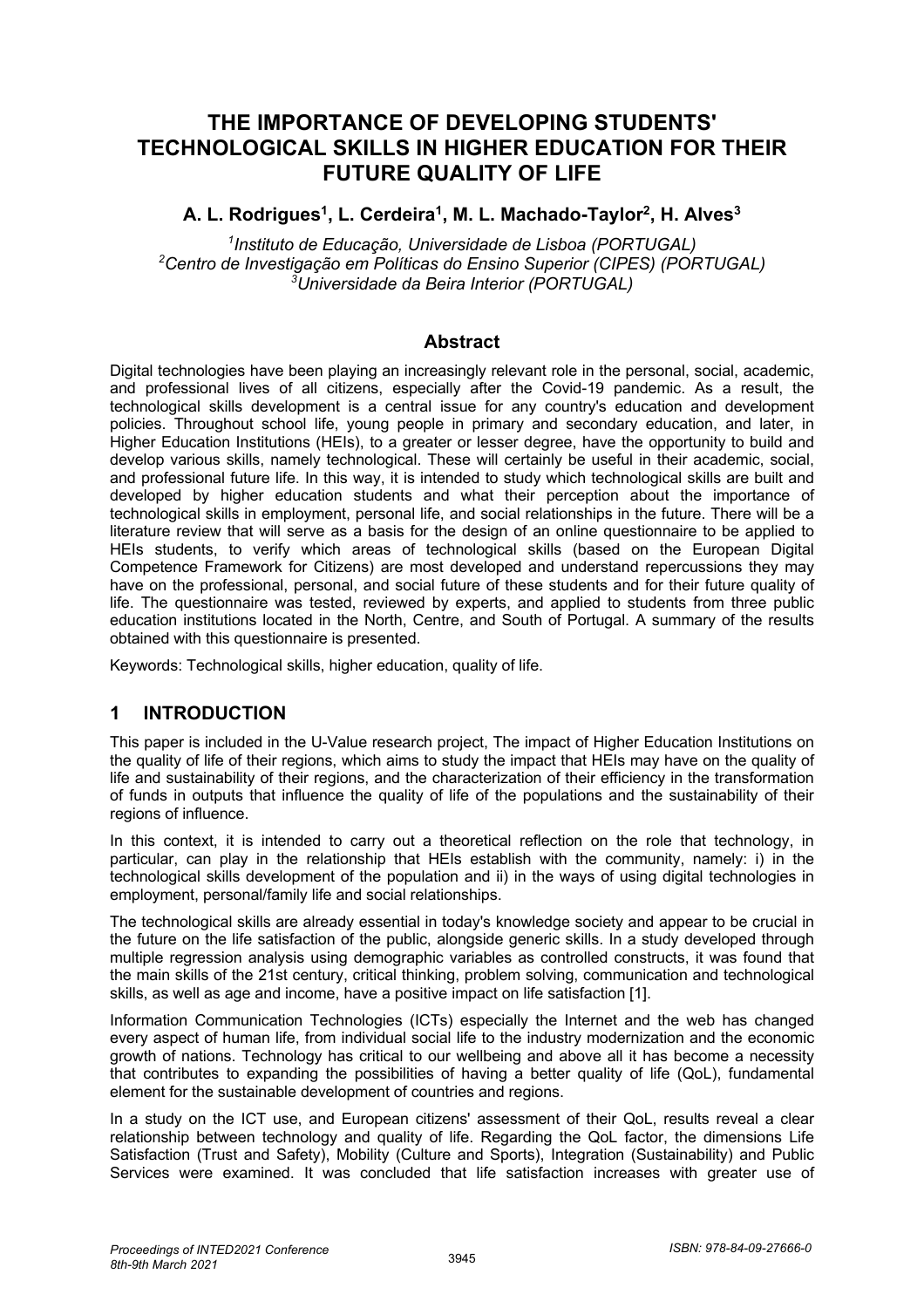technologies and ICT preparedness. Mobility rated more highly by citizens if there is a clear Research & Development (R&D) investment strategy. Therefore, the digital citizen is happier living in regions with technological capacity, which invest in R&D, and which are committed to achieving sustainable growth [2].

Another study on the role of ICTs on the QoL relying on secondary data from 121 countries was developed in 2018 based on structuring theory. The results show that digital inclusion and ICT access significantly influence QoL at the global level and provided key insights that explain how QoL may be enhanced through ICTs. However, results reveal that the use of ICT is significant in the linkage between digital inclusion and QoL but not for the linkage between ICT access and QoL [3].

The findings from this study also showed some policy implications. They show that ICT access and digital inclusion significantly influence the QoL. Therefore, developing QoL policies, policymakers should provide ICT access creating a digitally enabled society. In this regard, the access to affordable ICTs (through lower mobile tariffs and lower handset prices) will enable people to enhance their skills, avoiding social exclusion and promote their QoL.

After the COVID-19 pandemic the need to develop technological competence was evident and the privileged location for this feat will be throughout school life, from primary and secondary education to Higher Education. Thus, the pandemic has had a severe impact on Education including in higher education. Especially at this level, it was a quick change from face-to-face lectures to online learning. However, the crisis raises questions about the value offered by a university education which includes educational content, but also networking and social opportunities. In this way, universities will need to reinvent their learning environments and should promote the development of technological skills in students and teachers [4].

Therefore, this study aims to analyze which technological skills are built and developed by higher education students and what their perception about the importance of technological skills in employment, personal life, and social relationships in the future.

### **2 METHODOLOGY**

This paper was based on a literature review and the construction and application of a questionnaire to HEIs students.

The construction of the questionnaire was based on the areas of competence of the European Digital Competence Framework for Citizens [5]. This aims to analyse: i) how digital technologies (TD) are used by higher education students in Portugal, at a personal / social and academic / professional level; ii) what technological skills students develop throughout their academic career; and iii) what is the impact / relevance of TD on their professional future and quality of life.

The questionnaire was tested with four students, one from each level of education, and reviewed by tree experts. Posteriorly, it was applied to students from two faculties of the universities of Beira Interior and Lisbon, and a polytechnic institute, of public education, located in the North, Centre and South of Portugal, between November 2020 and January 2021 [6].

In terms of structure, the questionnaire was divided into four parts: Personal data; Use of TD; Development of technological skills; and Impact of TD. It included 13 closed-answer questions and 3 open-answer questions. 217 valid responses were received.

The preliminary analysis of the data was carried out based on descriptive statistics, and the open questions were analysed using the content analysis technique [7].

### **3 RESULTS**

The preliminary results obtained based on the literature review and questionnaire analysis allow a better understanding of the importance of the development of technological skills and leave some clues about the students' perception regarding their influence on their professional future and quality of life.

Of the 217 students who answered the questionnaire, 71% are female, and 29% are male. The majority, 44%, are under 24 years old, however 29% of respondents are 40 years old or more. Regarding level of education attended, 42% are in Graduation, 36% in Master/ Graduate and 18% in Doctorate (view Figure 1).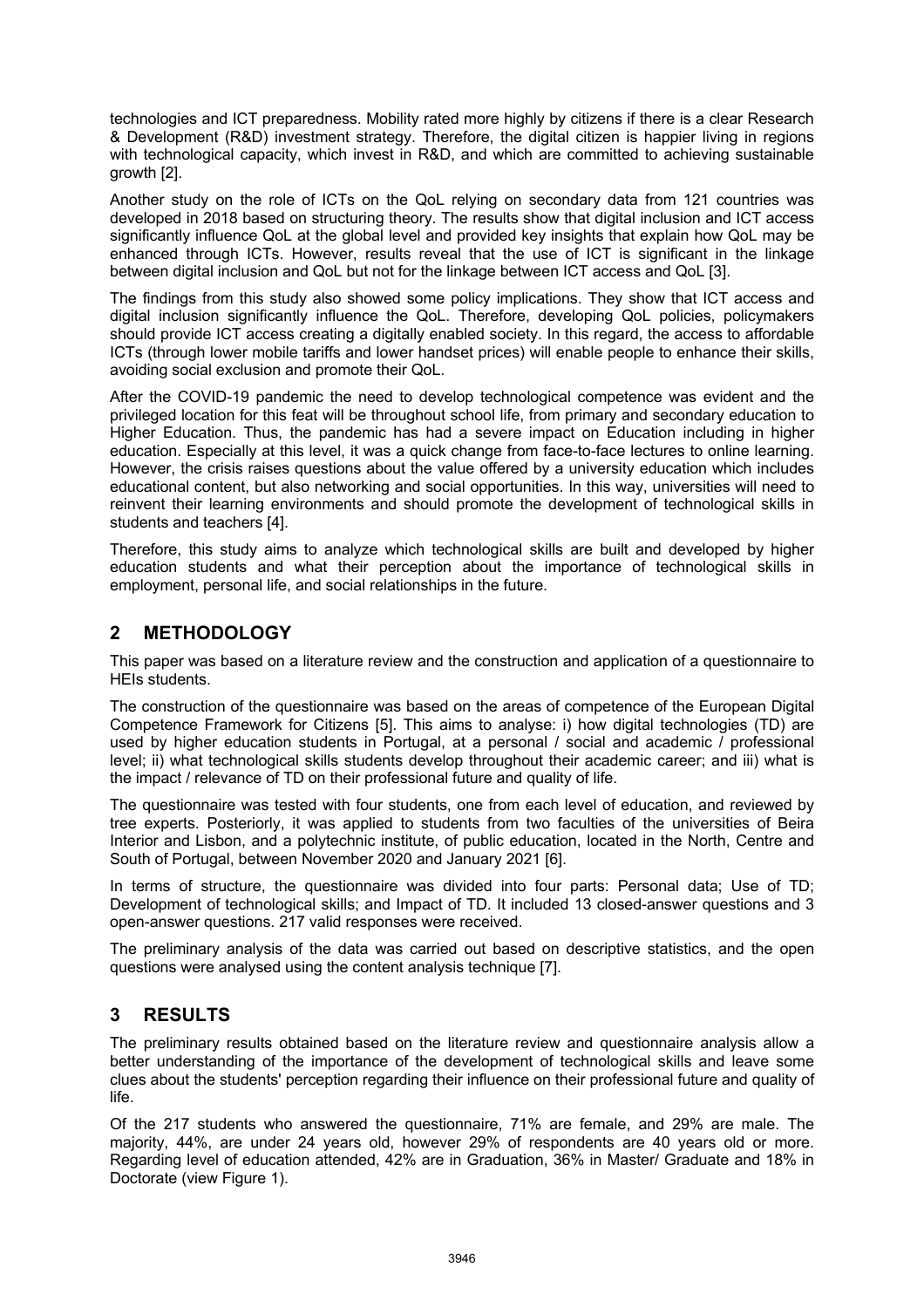

*Figure 1. Level of education attended.*

Considering the main digital equipment used, respondents mainly use, *every day*, the Smartphone (82%+6%) and the Portable computer (59%+20%). The Desktop computer, Tablet and simple Mobile phone are *never or less than once a week* used by 70%, 68% and 78%, respectively (Table 1.).

|                                | <b>Desktop</b><br>computer |     | <b>Portable</b><br>computer |     | <b>Tablet</b> |     | <b>Smartphone</b> |     | <b>Mobile</b><br>phone |     |
|--------------------------------|----------------------------|-----|-----------------------------|-----|---------------|-----|-------------------|-----|------------------------|-----|
| Never or less than once a week | 151                        | 70% | 6                           | 3%  | 147           | 68% | 9                 | 4%  | 170                    | 78% |
| A few times a week             | 10                         | 5%  | 37                          | 17% | 32            | 15% | 18                | 8%  | 11                     | 5%  |
| Once a week                    | 6                          | 3%  | 2                           | 1%  | 12            | 6%  | 0                 | 0%  | 5                      | 2%  |
| Every day, 1 or 2 times        | 13                         | 6%  | 43                          | 20% | 9             | 4%  | 12                | 6%  | 4                      | 2%  |
| Every day, several times       | 37                         | 17% | 129                         | 59% | 17            | 8%  | 178               | 82% | 27                     | 12% |

*Table 1. Frequency of digital equipment use.* 

The most usually used applications and software signalized were Text editor (e.g., Word) with 94%, WhatsApp with 93%, Learning platform (e.g., Moodle, Classroom, Teams) with 87%, Presentations (e.g., PowerPoint) with 84% and Instagram with 73% (Table 2.).

| Table 2. Applications/ software usually used. |  |
|-----------------------------------------------|--|
|                                               |  |

| Text editor (e.g., Word)                           | 204 | 94% |
|----------------------------------------------------|-----|-----|
| Spreadsheet (e.g., Excel)                          | 128 | 59% |
| Presentations (e.g., PowerPoint)                   | 182 | 84% |
| Learning platform (e.g., Moodle, Classroom, Teams) | 189 | 87% |
| Questionnaires (e.g., Google Forms, Kahoot)        | 110 | 51% |
| Data processing programs (e.g., SPSS, Nvivo)       | 52  | 24% |
| Bibliographic References (e.g., EndNote, Mendeley) | 58  | 27% |
| Facebook                                           | 155 | 71% |
| WhatsApp                                           | 202 | 93% |
| Instagram                                          | 159 | 73% |
| LinkedIn                                           | 65  | 30% |
| Twitter                                            | 11  | 5%  |

In terms of frequency by type of digital technologies use, *every day*, most respondents use them in their lives Personal /Social (74% + 15%), Academic /Professional (54% + 27%) and Teaching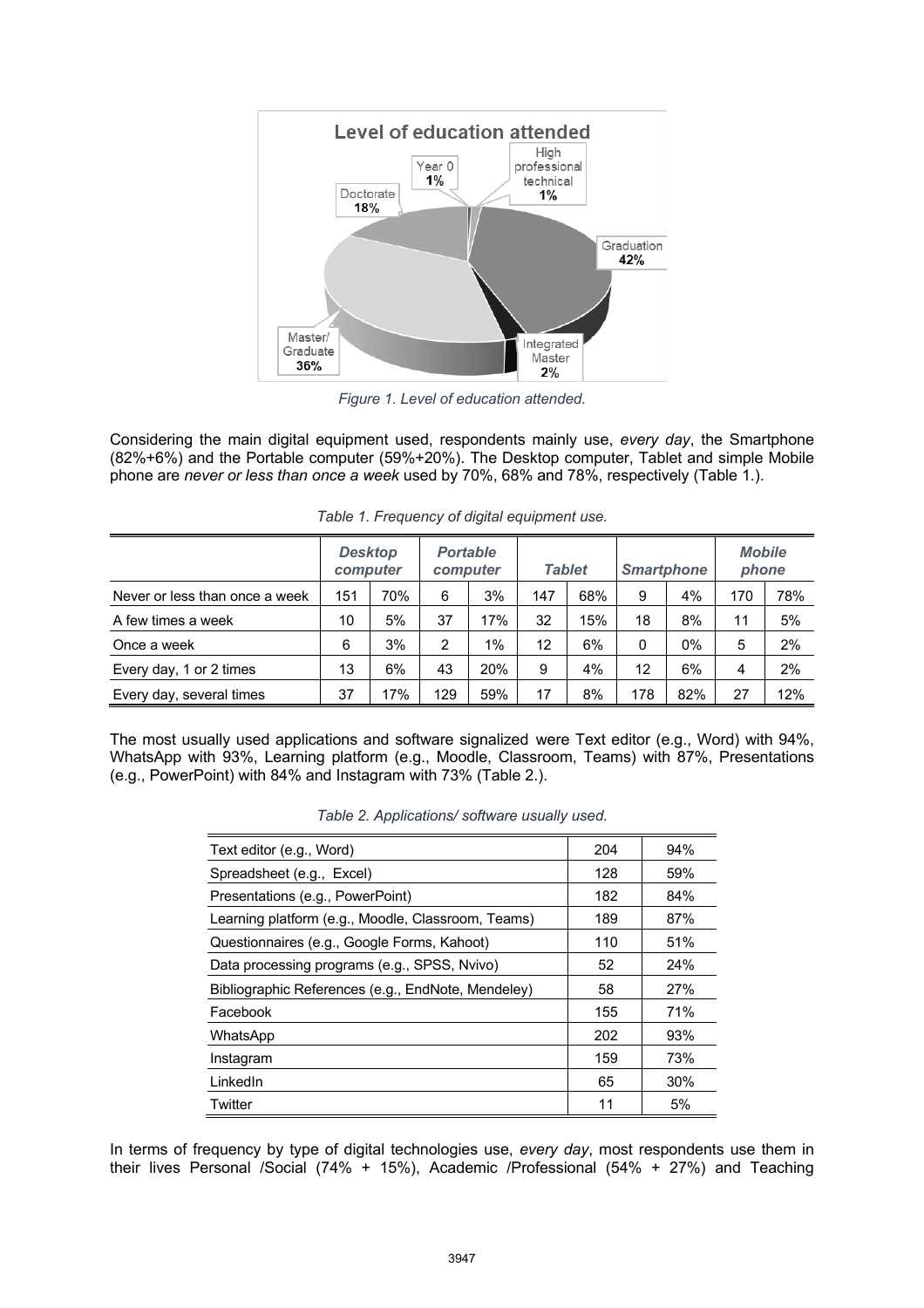/Learning (47% + 27%). The Telecommuting is *never or less than once a week* used for 43% of respondents, 17% use it a *few times a week*, and 21% + 10% use it *every day* (Table 3).

|                                | Personal/<br><b>Social</b> |     | Academic/<br><b>Professional</b> |     | Learning | Teaching/ | <b>Telecommuting</b> |     |
|--------------------------------|----------------------------|-----|----------------------------------|-----|----------|-----------|----------------------|-----|
| Never or less than once a week |                            | 3%  | $\overline{7}$                   | 3%  | 3        | 1%        | 94                   | 43% |
| A few times a week             | 8                          | 4%  | 25                               | 12% | 39       | 18%       | 37                   | 17% |
| Once a week                    | 9                          | 4%  | 10                               | 5%  | 15       | 7%        | 18                   | 8%  |
| Every day, 1 or 2 times        | 33                         | 15% | 58                               | 27% | 58       | 27%       | 22                   | 10% |
| Every day, several times       | 160                        | 74% | 117                              | 54% | 102      | 47%       | 46                   | 21% |

*Table 3. Frequency by type of use of digital technologies.* 

Among the most marked activities with digital technologies developed are: Search engine navigation and searches (e.g., Google) with 97%, Send messages and/ or use email with 96%, Perform academic work with 89%, Use social networks (Facebook, Tweeter, Instagram, etc.) with 88%, Use learning support platforms (e.g., Moodle, Classroom, Teams) and Chat and/ or videoconference both with 87% (Table 4.).

| Search engine navigation and searches (e.g., Google)                      | 210 | 97% |
|---------------------------------------------------------------------------|-----|-----|
| Watching movies/ videos and/ or listening to music                        | 178 | 82% |
| Chat and/ or videoconference                                              | 189 | 87% |
| Send messages and/ or use email                                           | 208 | 96% |
| Online shopping                                                           | 129 | 59% |
| Use social networks (Facebook, Tweeter, Instagram, etc.)                  | 191 | 88% |
| Use academic/ professional social networks (LinkedIn, ResearchGate, etc.) | 98  | 45% |
| Attend classes and/ or videoconferences                                   | 180 | 83% |
| Perform academic work                                                     | 194 | 89% |
| Use learning support platforms (e.g., Moodle, Classroom, Teams)           | 188 | 87% |
| Consult databases and bibliography                                        | 152 | 70% |
| Perform professional tasks                                                | 102 | 47% |

*Table 4. Activities developed with digital technologies.*

Taking into account the Competence Areas from European Digital Competence Framework for Citizens [5], respondents were asked about the degree of technological skills developed during higher education. With the highest percentage of *Good* responses, the following Technological skills were recorded "Adapt my searching strategy to find the most appropriate information and content in digital environments", "Manipulate information for easier organization, storage and retrieval" and "Use and select appropriate digital technologies to interact". With *Very good* stand out also "Adapt my searching strategy to find the most appropriate information and content in digital environments" and "Share information and content using a variety of digital tools". The Technological skills referred to as *Weak* developed were "Apply rules of copyright and licenses", "Choosing solutions to protect the environment from the impact of digital technologies" and "Solve problem situations in digital environments".

When asked about the degree of importance, at a professional level in their future, of the skills listed, the respondents referred in a higher percentage with *Very important* "Search and select online credible information and content" and "Use online security and privacy rules". With *Little* importance were more marked "Make presentations online" and "Try new digital tools".